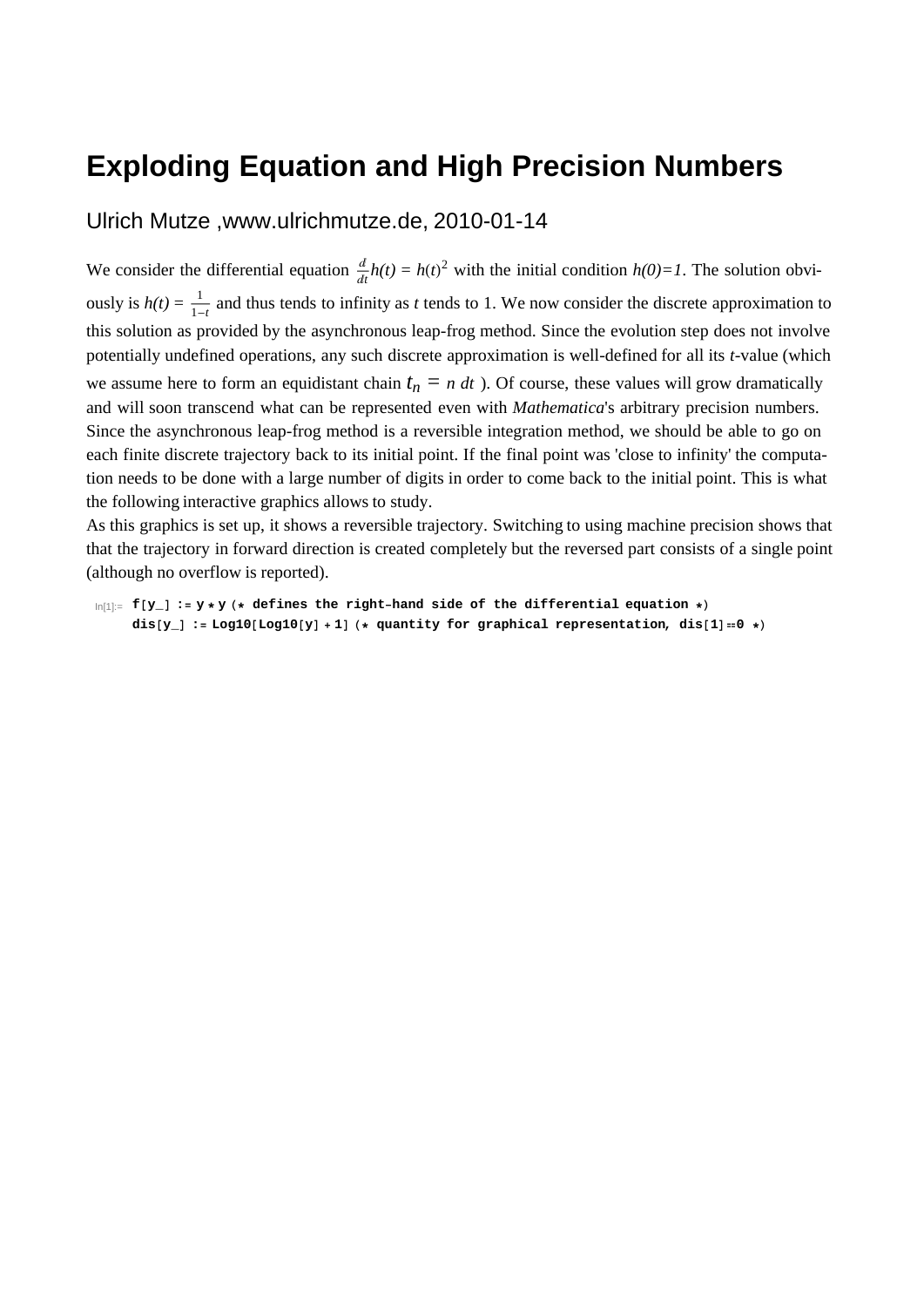```
In[3]: step[state[x_, v_, t_], dt_] :=
  H* evolution step for the asynchronous leap-frog integrator *L
 Module[{\tau = dt / 2, ta = t, xa = x, va = v},
   H* Replacing dt2 by dt*0.5 lets the following
    computation no longer depend on 'precision' (what is n o t wanted).*)
   ta += Τ;
   xa += va Τ;
   \mathbf{v} = 2 \mathbf{f} [\mathbf{x} \mathbf{a}] - \mathbf{v} \mathbf{a};
   xa += va Τ;
   (*Print[xa]*)H* The last value before overflow turned out to be 1.821048...*10^174965752 both for
     useMachinePrecisionTrue and useMachinePrecisionFalse. In the latter case the
     number of the further digits depends on precision *L
   ta += Τ;
   state[xa, va, ta] (* return value *)
 D
\tan \theta time [state [\mathbf{x}_1, \mathbf{v}_2, \mathbf{t}_1]] := \mathbf{t} (* access to state data *)
h[state[x_1, v_1, t_2]] := x (* access to state data *)
Manipulate[Module[{i, c0, c1, rangeStep, tMax, dt, x0, t0, v0, h0, s0, val, valr, lp, lpr},
   H* The basic interactive functionality of the notebook *L
   c0 = If@useMachinePrecision, N@0D, N@0, precisionDD;
   c1 = If [useMachinePrecision, N[1], N[1, precision];
   H* should make all the following computation to be done with that precision *L
   t0 = c0;
   x0 = c1;
   rangeStep = c1  100;
   H*rangeStep=c1*0.01;*L
   H* Replacing the previous definition by the present one lets the following
    computation no longer depend on 'precision'
    Hwhat is n o t wantedL. The general rule seems to
    be that floating point numbers, written with a decimal
    point enforce using machine precision
    computation in all expressions which depend on that floating point number *L
   tMax = c1 + rangeStep* range;
   dt = tMax  nSteps;
   v0 = f[x0];s0 = state[x0, v0, t0];
   h0 = x0; val = 88t0, dis@h0D<<; i = 0;
   \text{While}\begin{bmatrix} i < n\text{Steps}\text{, so} = \text{step} \begin{bmatrix} s0 & \text{dt} \end{bmatrix}t0 = time[s0]; h0 = h[s0]; val = Append[val, {t0, dis[h0]}]; i++];
   lp = ListLinePlot@val, PlotStyle ® Green, PlotRange ® All,
     {\text{AreaLabel}} \rightarrow {\text{t, log}[1 + \log[h[t]]]},PlotLabel ® "Approximative solution of the exploding equation.
          Red dots mark the reversed trajectory.
          Try the useMachinePrecision-box ! "D;
   valr = \{\{t0, dist[h0]\}\}; i = 0;[While[i \langle nSteps, \mathbf{s0} = \mathbf{step}[\mathbf{s0}, -\mathbf{dt}];
    t0 = time[s0]; h0 = h[s0]; valr = Append[valr, {t0, dis[h0]}]; i++];
   lpr = ListPlot[valr, PlotStyle → Red, PlotRange → All];
   (*\text{doing a list plot of the reverse motion *)}Show[{lp, lpr}]]8useMachinePrecision, 8False, True<<, 88precision, 1400<, 10, 2000<,
  88range, 1<, -10, 2<, 88nSteps, 1000<, 1, 1000, 1<
D
```